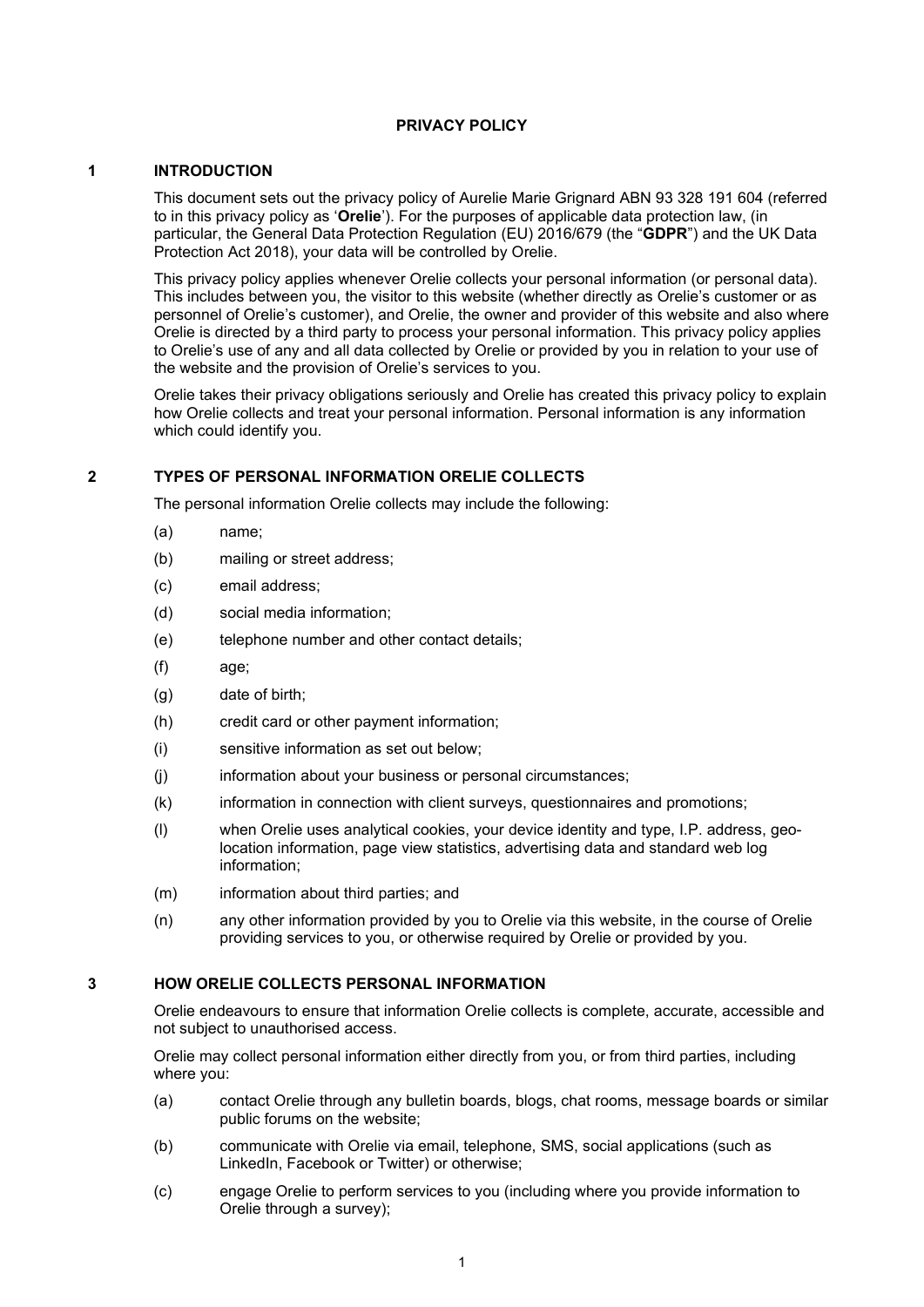- (d) when you or your organisation offer to provide, or provides, services to Orelie;
- (e) interact with Orelie's website, social applications, services, content and advertising; and
- (f) invest in Orelie's business or enquire as to a potential purchase in Orelie's business.

Orelie may also collect personal information from you when you use or access Orelie's website or Orelie's social media pages. This may be done through use of web analytics tools, 'cookies' or other similar tracking technologies that allow Orelie to track and analyse your website usage. For more information, please see Orelie's Cookie Policy.

(**Community forums**) Orelie may also collect personal information (including sensitive information) from you when you post or communicate with Orelie or other users on any bulletin boards, blogs, chat rooms, message boards or similar public forums on Orelie's website. Any information that you submit or post to these forums could be viewed by other viewers or may otherwise be publicly available. Orelie is not responsible for the personal information (including sensitive information) you choose to submit in these forums, so please be careful about what you disclose and do not post any information that you expect to keep private. If you would like to request removal of your information from Orelie's forums, please contact Orelie at: [contact@aromaquantisme.com.](mailto:contact@aromaquantisme.com)

# **4 USE OF YOUR PERSONAL INFORMATION**

Orelie collects and use personal information for the following purposes:

- (a) to provide services or information to you;
- (b) for record keeping and administrative purposes;
- (c) to comply with Orelie's legal obligations, resolve disputes or enforce Orelie's agreements with third parties;
- (d) where Orelie has your consent, including to send you marketing and promotional messages and other information that may be of interest to you. In this regard, Orelie may use email, SMS, social media or mail to send you direct marketing communications. You can opt-out of receiving marketing materials from Orelie by using the opt-out facility provided (e.g. an unsubscribe link);
- (e) for Orelie's legitimate interests including:
	- (i) to develop and carry out marketing activities and to conduct market research and analysis and develop statistics;
	- (ii) to improve and optimise Orelie's service offering and customer experience;
	- (iii) to send you administrative messages, reminders, notices, updates and other information requested by you;
	- (iv) to consider an application of employment from you; and
	- (v) the delivery of Orelie's services.

# **5 SENSITIVE INFORMATION**

Orelie may collect sensitive information about you during the course of providing you services. The type of sensitive information Orelie may collect includes: religion, philosophical beliefs, sexual orientation or practices, health information or biometric information.

Orelie will only collect this sensitive information where you consent and provide Orelie with this information, such as when you post it on any forums or message boards on Orelie's website or when you provide it through a survey. If you consent, your sensitive information may only be used and disclosed for purposes relating to providing you with Orelie's services.

Your sensitive information may also be used or disclosed to comply with Orelie's legal obligations.

# **6 SHARING YOUR DATA**

Orelie may share your personal information in certain circumstances, as follows:

(a) where there is a change of control in Orelie's business or a sale or transfer of business assets, Orelie reserves the right to transfer to the extent permissible at law Orelie's user databases, together with any personal information and non-personal information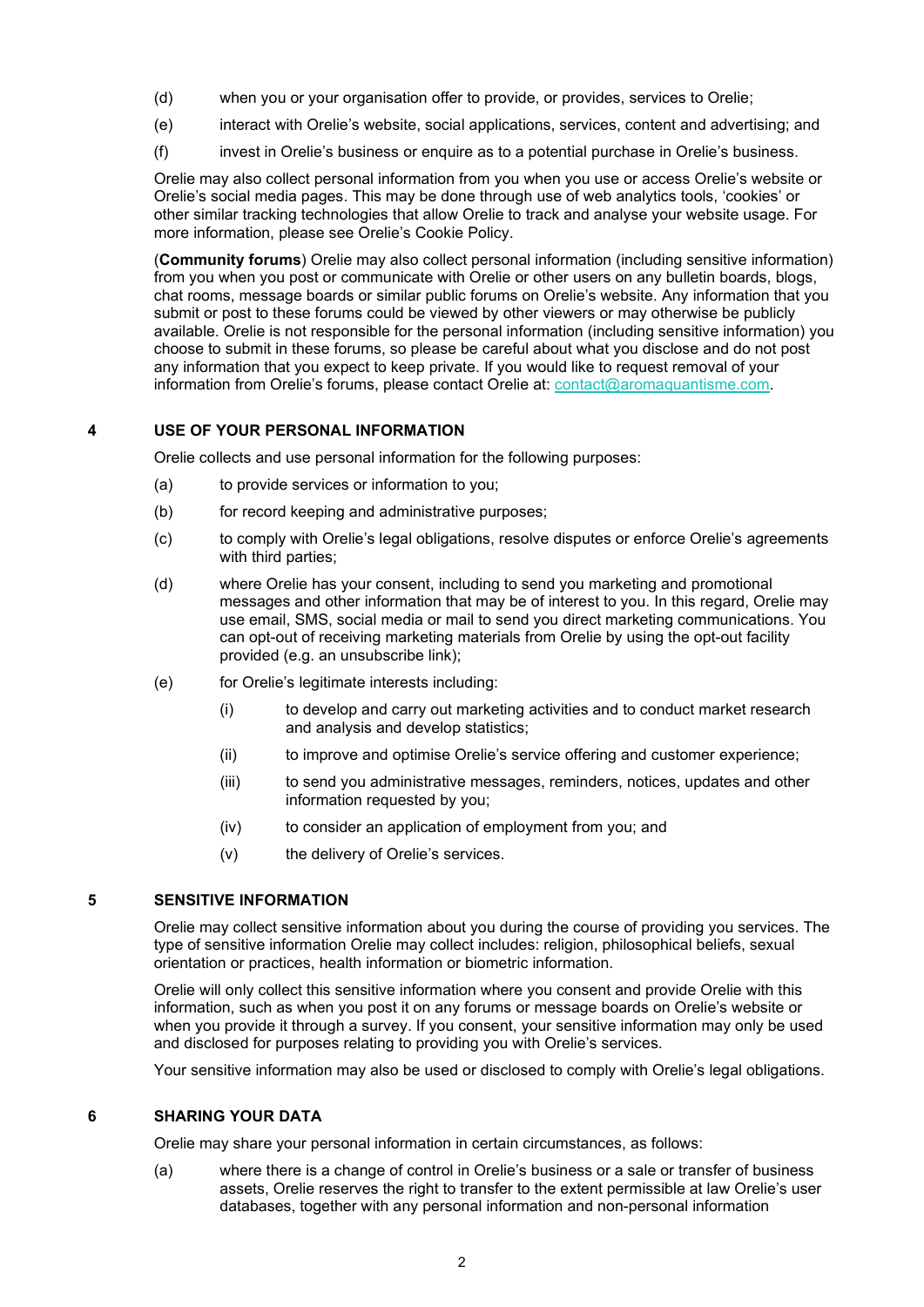contained in those databases. This information may be disclosed to a potential purchaser under an agreement to maintain confidentiality. Orelie would seek to only disclose information in good faith and where required by any of the above circumstances;

- (b) credit-checking agencies for credit control reasons;
- (c) disclosures required by law or regulation; and
- (d) service providers and other affiliated third parties to enable Orelie to provide Orelie's services to you including other professional advisers such as accountants, disaster recovery service providers or auditors and/or overseas counsel.

### **7 SECURITY**

Orelie takes reasonable steps to ensure your personal information is secure and protected from misuse or unauthorised access. Orelie's information technology systems are password protected, and Orelie uses a range of administrative and technical measures to protect these systems. However, Orelie cannot guarantee the security of your personal information.

# **8 LINKS**

Orelie's website may contain links to other websites. Those links are provided for convenience and may not remain current or be maintained. Orelie is not responsible for the privacy practices of those linked websites and Orelie suggests you review the privacy policies of those websites before using them.

# **9 YOUR RIGHTS**

You have various rights with respect to Orelie's use of your personal information:

- (a) **Access**: You have the right to obtain access to your information (if we're processing it) and certain other information (similar to that provided in this privacy notice). This is so that you're aware and can check that we're using your information in accordance with data protection law.
- (b) **Be informed**: You have the right to be provided with clear, transparent and easily understandable information about how Orelie uses your information and your rights. This is why we're providing you with the information in this privacy policy.
- (c) **Rectification**: Orelie aims to keep your personal data accurate, current, and complete. Orelie encourages you to contact Orelie using Orelie's contact form to let Orelie know if any of your personal data is not accurate or changes, so that Orelie can keep your personal data up-to-date.
- (d) **Objecting**: You also have the right to object to processing of your personal data in certain circumstances, including processing for direct marketing.
- (e) **Restricting**: You have the right to 'block' or suppress further use of your information. When processing is restricted, Orelie can still store your information, but may not use it further.
- (f) **Erasure**: You have the right to ask Orelie to erase your personal data when the personal data is no longer necessary for the purposes for which it was collected, or when, among other things, your personal data have been unlawfully processed.
- (g) **Portability**: You have the right to request that some of your personal data is provided to you, or to another data controller, in a commonly used, machine-readable format.
- (h) **Complaints**: If you believe that your data protection rights may have been breached, you have the right to lodge a complaint with the applicable supervisory authority. In the UK, the supervisory authority is the Information Commissioner's Office.
- (i) **Withdraw consent**: If you have given your consent to anything Orelie does with your personal information, you have the right to withdraw your consent at any time. This includes your right to withdraw consent to Orelie using your personal information for marketing purposes.

You may, at any time, exercise any of the above rights, by contacting Orelie's email address provided below.